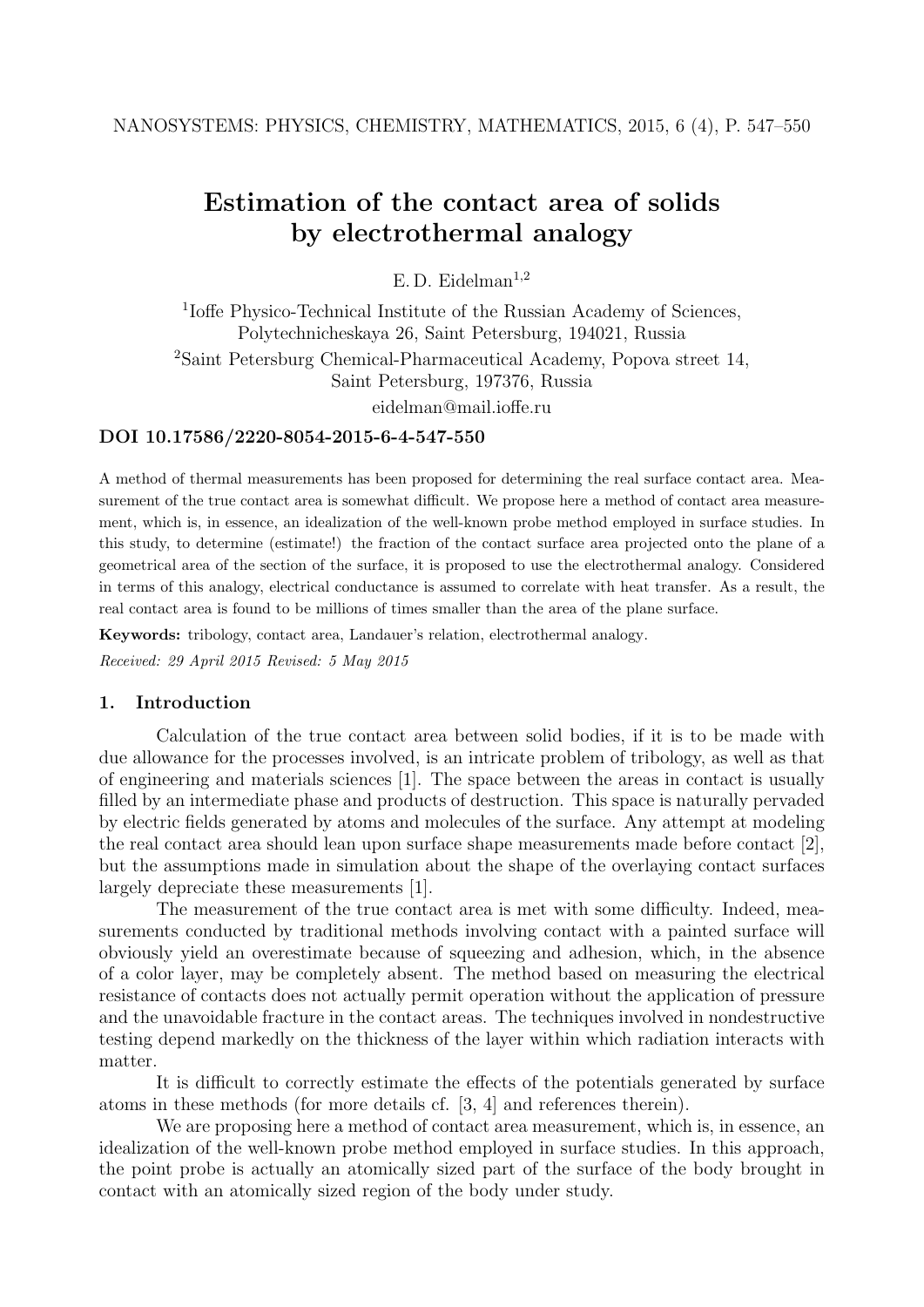## 2. Formulation of the problem

First, we let heat (phonons) and electric current (electrons) be transported only within small areas Si  $(i = 1, 2, 3, ...)$ , within which the distance between atoms of the bodies brought in contact is on the order of the lattice constant of these bodies, or on the order of interatomic distances in amorphous bodies. In this study, to determine (estimate!) the fraction of the contact surface area  $\sum_i S_{i\perp} = S_r$  projected onto the plane of a geometrical area S of this section of the surface, we propose to use the electrothermal analogy.

Considered in terms of this analogy, electrical conductance G is assumed to correlate with heat transfer, which in common notation (see, e.g., [5]), is written as  $\alpha S_r$ , where  $\alpha$  is the heat transfer coefficient. The inverse quantity,  $1/\alpha$ , is usually termed thermal resistance or the Kapitsa resistance. The use of the heat transfer coefficient at the boundaries of solids is fully justified. Indeed, contact between solids, except for very small areas, is actually that between the liquid mixtures covering these surfaces [5].

Let a certain amount of heat cross the boundary per unit time and unit area. Then, the heat conductance flux in the first body, which has the temperature  $T_1$  far from the point of contact and  $T_1'$  at the boundary, the heat transfer flux between the boundaries with temperatures  $T_1'$  and  $T_1''$ , and, finally, the hear conductance flux in the second body with the temperatures  $T_2''$  at the boundary and  $T''$  far from it, are equal. These fluxes can be cast as

$$
\frac{\lambda_1}{\delta_1}(T_1 - T_1') = \alpha (T_1' - T_2'') = \frac{\lambda_2}{\delta_2}(T_2'' - T''),
$$

where  $\lambda_i$  and  $\delta_i$  are, accordingly, the thermal conductivities and the characteristic dimensions of temperature variation for each of the bodies, with  $j = 1, 2$ . Obviously enough, at the boundary, there is a temperature jump  $\delta T = T'_1 - T''_2$ .

The main assumption maintained in this work is that a solid can be considered as an array of quasi-one-dimensional linear filaments. We will limit ourselves to a purely mechanical model of connection [6-7], neglecting all rheological effects, adhesion, structure change as a result of contact, and all electric and quantum potentials of interactions. This should not qualitatively change the estimates, to which we are going to adhere in what follows.

The conductivity of a quantum point contact between two one-dimensional conductors, one of which is located in body 1, and the other, in body 2, can be calculated in the quantum one-dimensional filament approximation using Landauer's relation [8, 9]:

$$
G = G_0 \sum t_i (n_{i1} - n_{i2}), \qquad (1)
$$

where  $t_i$  is the normalized squared amplitude of transit of an electron with charge  $e$  in contact numbered i,  $n_{ij}$  is the number of such electrons specified in accordance with the Fermi-Dirac distribution for each of the conductors with the number  $j = 1, 2, G_0 = e^2/(\pi \hbar)$ is the conductance quantum, and, as usual,  $\hbar$  is Planck's constant.

By electrothermal analogy, for the heat transfer quantum we have  $\hbar \omega d\omega/(\pi \hbar \delta T)$ , where  $\omega$  is the phonon frequency, and  $\delta T$  is the temperature jump at the boundary. The frequency  $\omega$  must naturally be smaller than the lowest of the Debye frequencies  $\omega^*$  characteristic of bodies in contact.

Thus, Eq. (1) for heat transfer can be recast as:

$$
\alpha S_r = \frac{1}{\pi} \int_0^{\omega_*} \hbar \omega d\omega \frac{n_1 - n_2}{\delta T} t,\tag{2}
$$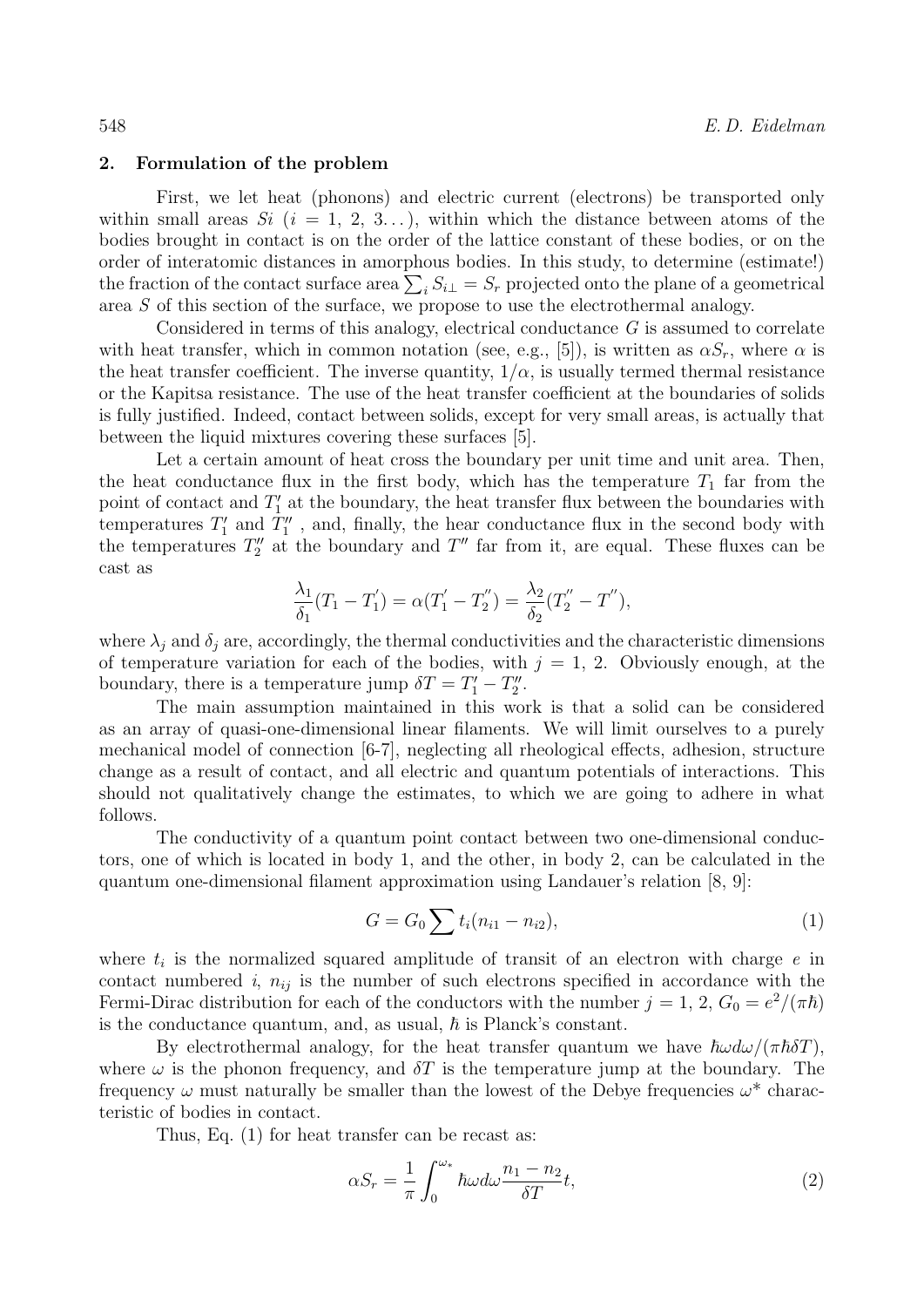where  $t$  is the normalized squared amplitude of transfer, i.e., the transfer coefficient of a phonon of frequency  $\hbar\omega$ , and

$$
n_j = \frac{1}{\exp\left(\frac{\hbar\omega}{kT_j}\right) - 1}
$$

is the number of such phonons specified in accordance with the Bose-Einstein distribution for each of the contacting bodies numbered  $j = 1, 2$ , and k is the Boltzmann constant.

## 3. Estimation of the projection of contact area

Obviously, at high enough temperatures  $(n_1 - n_2)/\delta T \cong k/(\hbar\omega)$ .

The square of the amplitude  $t$  of phonon transfer (vibration) over two semi-infinite one-dimensional chains coupled elastically at the boundary was calculated for frequencies lower than the lowest of the Debye frequencies for the corresponding contacting bodies [5]. It was shown  $[5]$  that t may be considered frequency independent and equal to:

$$
t = \frac{4\rho_1 c_1 \rho_2 c_2}{(\rho_1 c_1 + \rho_2 c_2)^2},
$$

where  $\rho_i$  and  $c_j$  are, accordingly, the densities and sound velocities in the bodies in contact.

In this approximation, the integral in Eq. (2) can readily be taken to yield:

$$
\alpha S_r = \frac{k^2 \Theta_*}{\pi \hbar} \frac{4a}{(1+a)^2},
$$

where  $\Theta^*$  is the lowest of the Debye temperatures for the materials in contact, and the parameter

$$
a = \frac{\rho_1}{\rho_2} \frac{c_1}{c_2},
$$

is the relative characteristic of the contacting materials. It is usually a quantity on the order of unity.

In an experiment, one usually studies the amount of heat P crossing a "geometric" surface per unit time. It is known that  $P = \alpha S \delta T$ . Thus, we come to the relation suitable for the subsequent estimation:

$$
\frac{S_r}{S} = \frac{k^2 \Theta_*}{\pi \hbar} \frac{4a}{(1+a)^2} \frac{\delta T}{P}
$$
\n(3)

The temperature jump at the boundary is usually [1] on the order of  $\delta T \cong 10K$ , already at milliwatt-scale power, so that the real contact area turns out to be millions of times smaller than the area of the plane surface. Taking into due account the various rheological phenomena, adhesion and interaction potentials may significantly alter this estimate.

The relation operating with a temperature difference between the contacting bodies offset from the points of contact,  $\Delta T = T' - T''$ , would probably be more suitable for practical measurements than Eq. (3). We thus come to the following equation:

$$
\frac{S_r}{S} = \frac{k^2 \Theta_*}{\pi \hbar} \frac{4a}{(1+a)^2} \left[ \frac{\Delta T}{P} - \frac{1}{S} \left( \frac{\delta_1}{\lambda_1} + \frac{\delta_2}{\lambda_2} \right) \right].
$$

## 4. Conclusion

A method of thermal measurement has been proposed for determining the real surface contact area. This method can be employed both directly for a preliminary evaluation of the contact area and in the method of mechanical or atomic force sensing to refine the contact area of the probe with a sample surface.